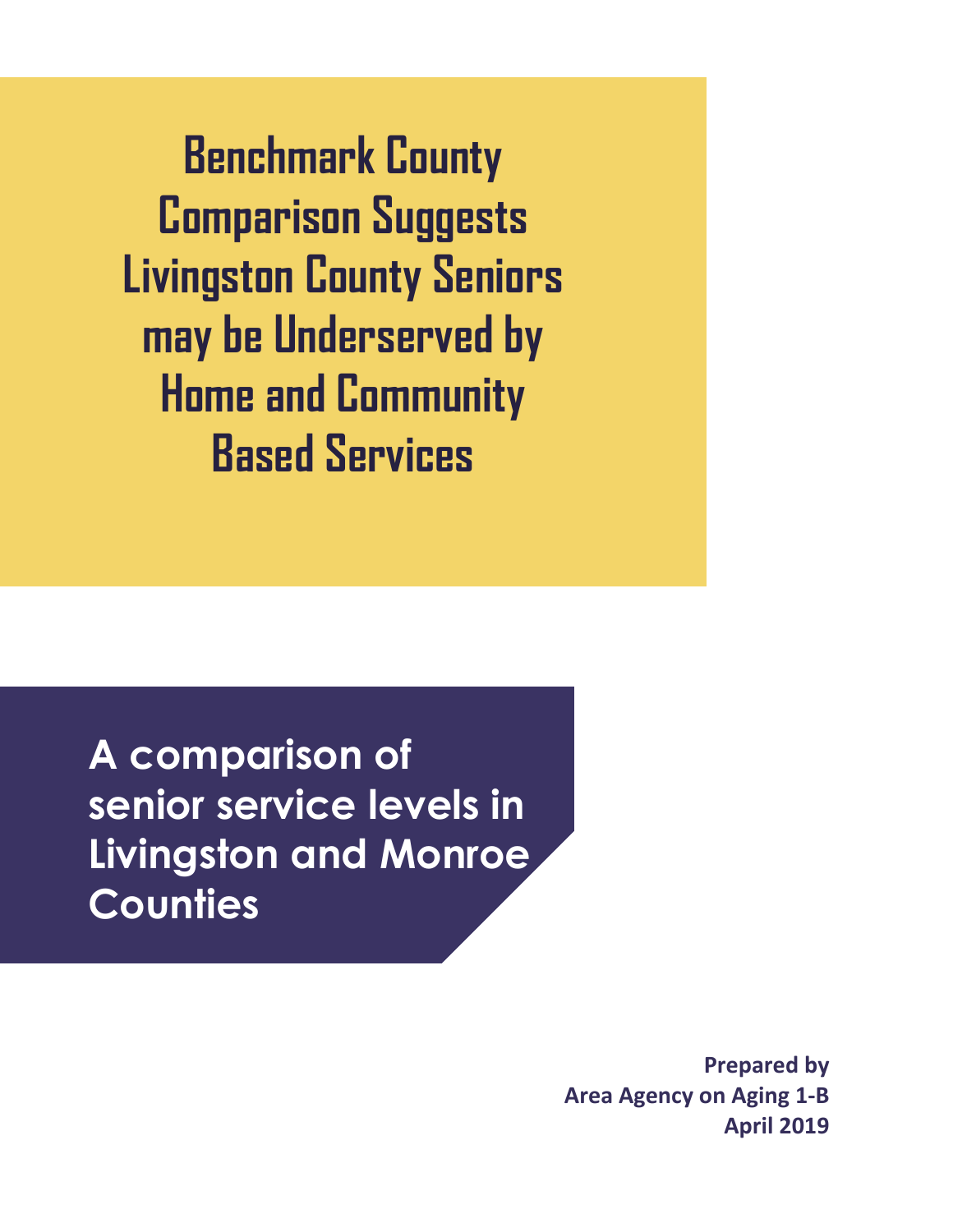## **Benchmark County Comparison Suggests Livingston County Seniors may be Underserved by Home and Community Based Services**

Livingston County's "Aging Network" consists primarily of agencies providing home and communitybased services funded with state and federal Older Americans Act dollars. These organizations consistently earn high customer satisfaction ratings from the older Livingston County residents they serve and have earned recognition for effective service delivery. However, it has been documented that there are many older adults seeking services whose needs are not being fully met due to limited resources that foster wait lists, service rationing, and under serving. This begs the question: How well is the demand for Aging Network services being met in Livingston County?

This report attempts to answer that question by examining the level of services provided to the senior population in a 'sister county' with comparable socioeconomic demographics: Monroe County, Michigan. The study benchmarks Monroe County serving levels for *six services (Congregate and Home Delivered Meals, Adult Day Care, Elder Abuse Prevention, Legal Assistance, and Outreach/Resource Advocacy)* provided in both counties that operate under the same Aging and Adult Service Agency service definition, as reported to the Area Agency on Aging and documented in the National Aging Program Information System (NAPIS). In addition, the report identified all services that are provided through the respective county's Aging Network that are not provided in the other county.

The finding is that far more older Monroe County residents receive key services than Livingston County seniors, despite the fact that there are an estimated 9,000 fewer Monroe County seniors (49387 vs. 40467, source: SEMCOG). Livingston County residents also receive significantly fewer units of service per senior than Monroe County seniors. In addition, there are many more unique services that exist in Monroe County than are available to older Livingston County residents. This inequity exists despite strong financial support by the Livingston County Board of Commissioner allocations of matching funds for key state and federally funded home and community senior services. The disparity is largely explained by the presence of a countywide senior citizens property tax millage in Monroe County that raises \$3.7 million to enhance their Aging Network service delivery system.

| <b>County Aging Network Service Unit Comparison - 2018</b> |                            |                                        |  |  |  |  |  |  |
|------------------------------------------------------------|----------------------------|----------------------------------------|--|--|--|--|--|--|
|                                                            | <b>Total Service Units</b> | <b>Service Units per 1,000 Seniors</b> |  |  |  |  |  |  |
| <b>Livingston County</b>                                   | 262,040                    | 4.547                                  |  |  |  |  |  |  |
| <b>Monroe County</b><br>912,853<br>8.799                   |                            |                                        |  |  |  |  |  |  |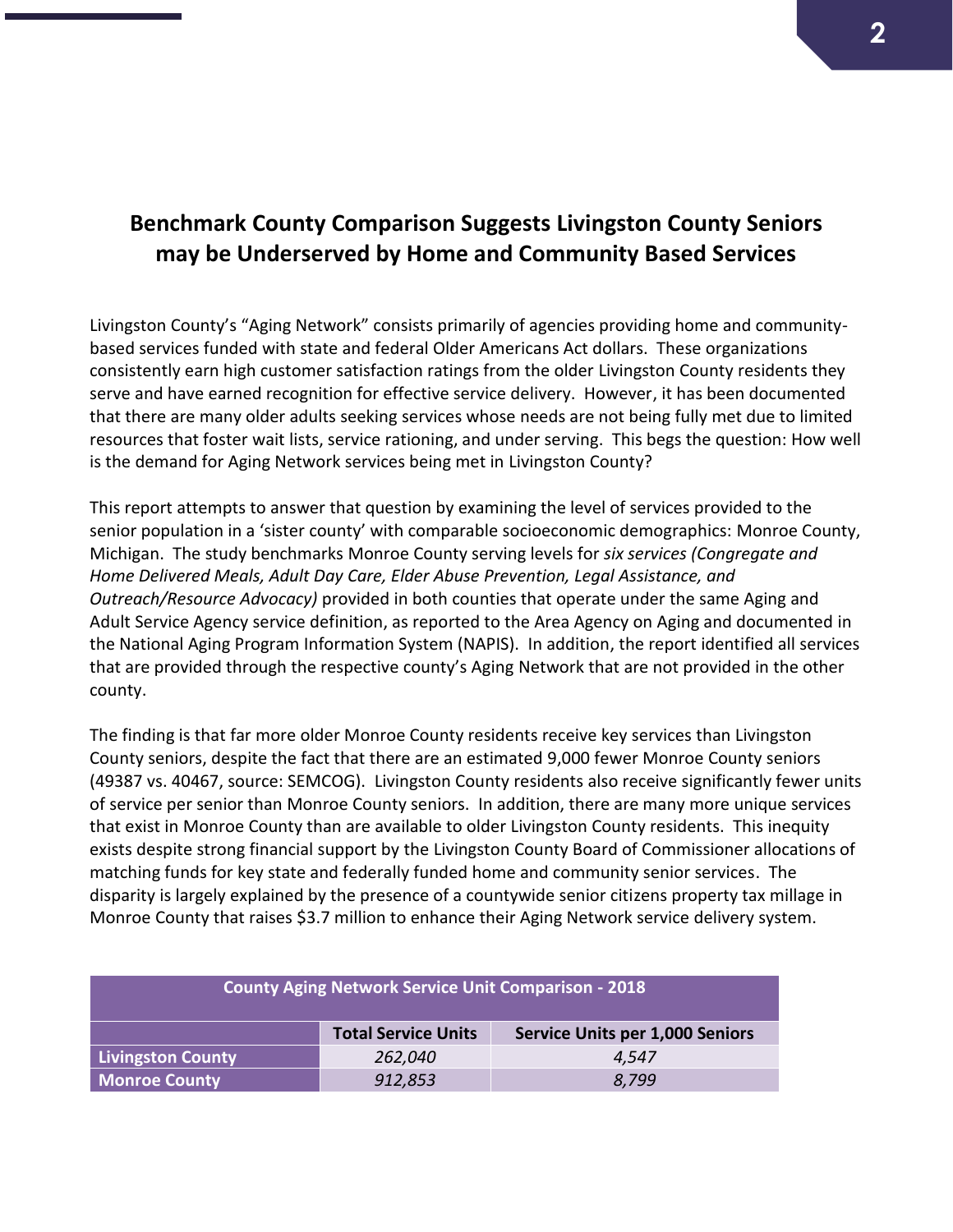# **DEMOGRAPHIC COMPARISON**

`

While the Livingston County age 60 and older population is approximately 22% larger than Monroe County's, and key demographics of the population receiving home and community-based services funded through each county's Aging Sector follow are similar. *The key difference is that service recipients with characteristics that are associated with a higher incidence of need (low income, living alone, advanced age, and minority status) are served at a slightly higher proportion.*

| <b>Senior Population Demographics</b>                                                  |               |            |  |  |  |  |  |  |  |  |
|----------------------------------------------------------------------------------------|---------------|------------|--|--|--|--|--|--|--|--|
| Data                                                                                   | <b>Monroe</b> | Livingston |  |  |  |  |  |  |  |  |
|                                                                                        | County        | County     |  |  |  |  |  |  |  |  |
| Median Age                                                                             | 41.9          | 42.5       |  |  |  |  |  |  |  |  |
| <b>Total Population estimate 2019</b>                                                  | 149,004       | 194,193    |  |  |  |  |  |  |  |  |
| Population Age 60+                                                                     | 40,467        | 49,389     |  |  |  |  |  |  |  |  |
| Percent of Population Age 60 and Older                                                 | 27.2%         | 25.4%      |  |  |  |  |  |  |  |  |
| Living Alone Age 65 and Older                                                          | 5,956         | 9,008      |  |  |  |  |  |  |  |  |
| Percent of Population Age 60 and Older Living Alone                                    | 14.7%         | 18.2%      |  |  |  |  |  |  |  |  |
| Age 85 and Older                                                                       | 2,592         | 2,611      |  |  |  |  |  |  |  |  |
| Percent of Population Age 85 and Older                                                 | 6.4%          | 5.3%       |  |  |  |  |  |  |  |  |
| Courses CEMCOC 2015 Bostonal Douglangeart Forecard UC Concus Dureau American Community |               |            |  |  |  |  |  |  |  |  |

*Sources: SEMCOG 2045 Regional Development Forecast, US Census Bureau American Community Survey 2016*

The SEMCOG 2045 Regional Development Forecast population estimates project that in 2010 there are 36 Livingston County residents age 100 and older

In 2015 there were 9.7 family caregiver age individuals for every care recipient; in 2019 there are only 8.2 caregiver age individuals for every one care recipient; and in 2035 the ratio will be 2.4 to one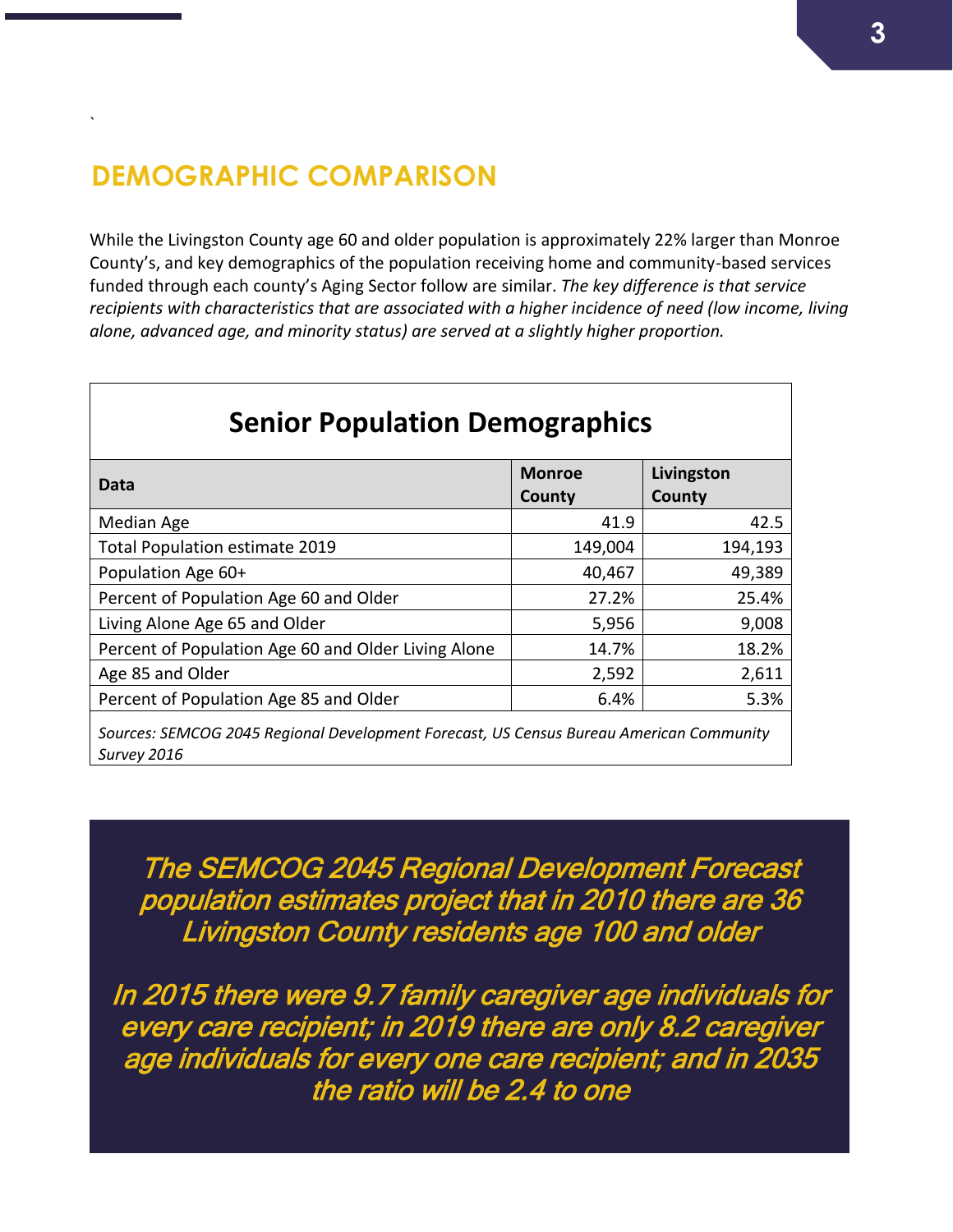# **FINDINGS FROM THE COMPARISON OF OLDER ADULT PARTICIPATION IN ELEVEN BENCHMARK PROGRAMS IN MONROE AND LIVINGSTON COUNTIES**

Livingston and Monroe County service and program participant data for this comparison was reported to the Area Agency on Aging 1-B by county level service providers. There were eleven key senior service categories that were used in this analysis. Only two of the eleven Livingston County programs, Volunteer Caregiver and Adult Day Care, reported serving levels that were higher per 1,000 seniors than Monroe County. The number of service hours per 1,000 seniors for four Monroe County services included in this study were more than four times greater than provided for Livingston County seniors (Resource Advocacy, Legal Assistance, Chore Services and in-home assistance such as personal care and housekeeping that are offered through the Community Living Program). The Monroe County serving level advantage ranged between 160% - 413% higher. The Volunteer Caregiver and Adult Day Care programs administered by Livingston Catholic Charities offered twice as many hours of service than their Monroe County counterparts.

The comparison of the actual number of program participants receiving services showed a similar pattern with only three Livingston County programs, Volunteer Caregiver, Elder Abuse Prevention and Resource Advocacy, serving more people per 1,000 seniors. For the eight services where Monroe programs served a greater proportion of seniors, the range was between 170% (adult day care) and 856% (chore service) higher. The Livingston County program serving the least number of seniors, Home Injury Control, serves I in every 760 older Livingston County residents. The Monroe County Home Injury Control program served 1 in 500 older Monroe County residents in 2018. Home Delivered Meals, Livingston County's largest senior program by units of service, delivers 3.1 meals annually for every Livingston County Senior. In Monroe County about five meals are delivered for every older Monroe County resident.

A bright spot for Livingston County seniors is that three of the four services provided by Livingston Catholic Charities exceed at last one of the serving level performance measures of their Monroe County counterparts despite having access to less funding. The fourth Livingston Catholic Charities program, Adult Day Care, only serves fewer seniors because there are three Adult Day Care programs serving Monroe County. The 54 Livingston County residents served in 2018 is higher than any singe Monroe County Adult Day Care program. These findings suggest that Livingston Catholic Charities offer Livingston County seniors superior program management and do more with less.

Detailed comparison data for the eleven individual services are provided below:

#### **ADULT DAY CARE**

Monroe County provided half as many service units as Livingston County per 1,000 seniors despite the availability of additional senior millage funds. The 75 Monroe County seniors participating in an Adult Day Care program were served by one of three programs available to older county residents; no single center served more than 39 residents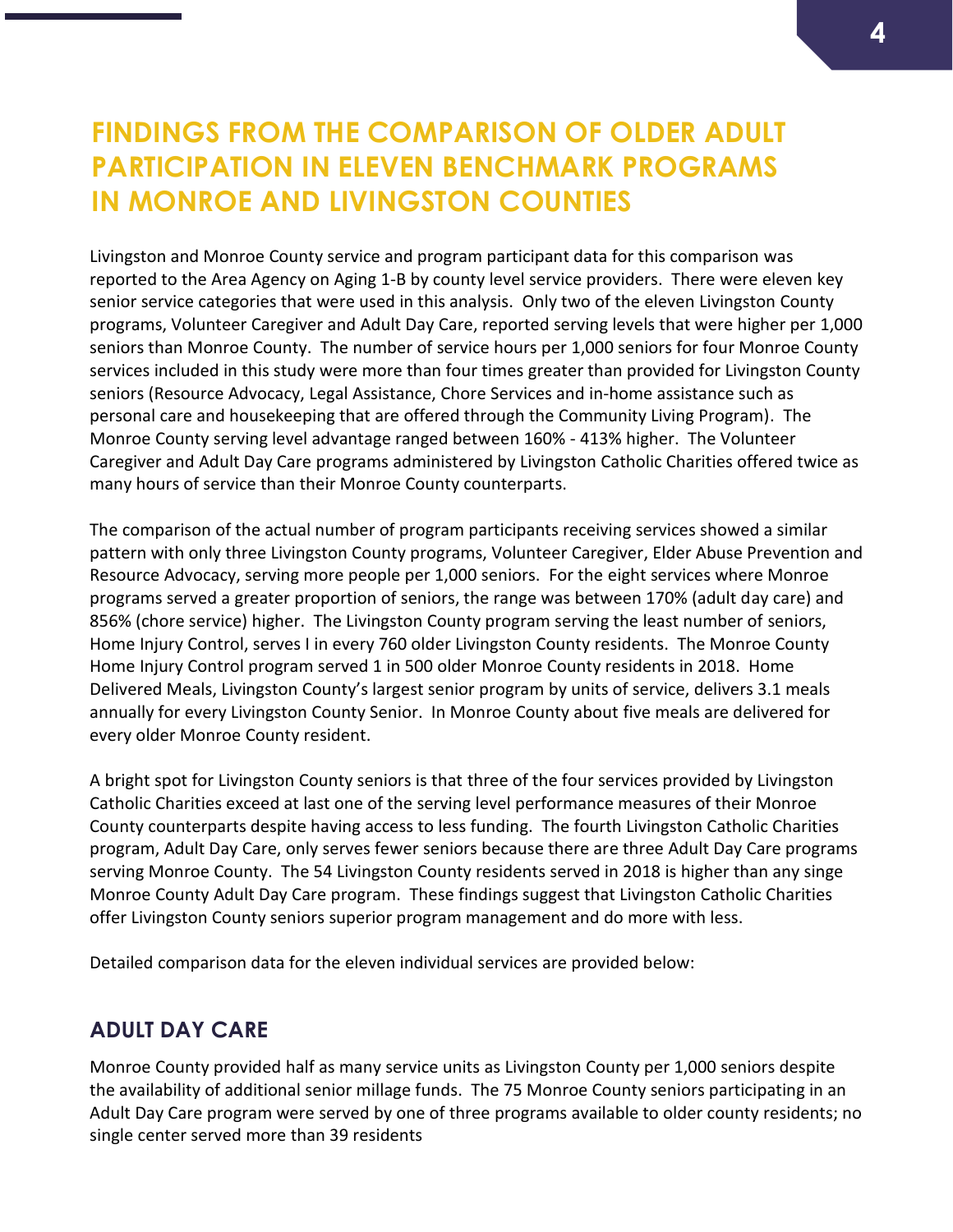| <b>Adult Day Care</b>                                           |              |            |                   |  |                |              |                   |  |  |
|-----------------------------------------------------------------|--------------|------------|-------------------|--|----------------|--------------|-------------------|--|--|
| Hours of Service and Number of Seniors Served per 1,000 Seniors |              |            |                   |  |                |              |                   |  |  |
|                                                                 | <b>Hours</b> | Hours/1000 | <b>Difference</b> |  | <b>Seniors</b> | Seniors/1000 | <b>Difference</b> |  |  |
| Monroe                                                          | 6,999        | 424        | 50%               |  | 75             | 1.85         | 170%              |  |  |
| Livingston                                                      | 17,171       | 142        |                   |  | 54             | 1.09         |                   |  |  |

### **CONGREGATE MEALS**

Monroe County served more than twice as many Congregate Meals as Livingston County per 1,000 seniors. Livingston County served an average of 49 meals per participant, compared to 40 per Monroe County participant.

| <b>Congregate Meals</b>                                        |              |            |                   |  |         |              |                   |  |  |
|----------------------------------------------------------------|--------------|------------|-------------------|--|---------|--------------|-------------------|--|--|
| Number of Meals and Number of Seniors Served per 1,000 Seniors |              |            |                   |  |         |              |                   |  |  |
|                                                                | <b>Meals</b> | Meals/1000 | <b>Difference</b> |  | Seniors | Seniors/1000 | <b>Difference</b> |  |  |
| Monroe                                                         | 38,781       | 958        | 239%              |  | 687     | 16.98        | 178%              |  |  |
| Livingston                                                     | 19,821       | 401        |                   |  | 471     | 9.54         |                   |  |  |

### **ELDER ABUSE PREVENTION**

Monroe County provided three times more hours of Elder Abuse Prevention services per 1,000 seniors than Livingston County and served three times more seniors.

|                                                                 | <b>Elder Abuse Prevention</b> |                   |                   |  |         |              |                   |  |  |  |
|-----------------------------------------------------------------|-------------------------------|-------------------|-------------------|--|---------|--------------|-------------------|--|--|--|
| Hours of Service and Number of Seniors Served per 1,000 Seniors |                               |                   |                   |  |         |              |                   |  |  |  |
|                                                                 | <b>Hours</b>                  | <b>Hours/1000</b> | <b>Difference</b> |  | Seniors | Seniors/1000 | <b>Difference</b> |  |  |  |
|                                                                 |                               |                   |                   |  |         |              |                   |  |  |  |
| Monroe                                                          | 461                           | 11                | 337%              |  | 381     | 9.42         | 294%              |  |  |  |
| Livingston                                                      | 167                           | 3                 |                   |  | 158     | 3.20         |                   |  |  |  |

#### **HOME DELIVERED MEALS**

Monroe County served 60% more Home Delivered Meals (Meals on Wheels) per 1,000 seniors and delivered to more than twice as many seniors than Livingston County.

|                                                                | <b>Home Delivered Meals</b> |            |                   |  |         |              |                   |  |  |  |  |
|----------------------------------------------------------------|-----------------------------|------------|-------------------|--|---------|--------------|-------------------|--|--|--|--|
| Number of Meals and Number of Seniors Served per 1,000 Seniors |                             |            |                   |  |         |              |                   |  |  |  |  |
|                                                                | <b>Meals</b>                | Meals/1000 | <b>Difference</b> |  | Seniors | Seniors/1000 | <b>Difference</b> |  |  |  |  |
| Monroe                                                         | 202,243                     | 4998       | 160%              |  | 1114    | 27.53        | 225%              |  |  |  |  |
| Livingston                                                     | 154,599                     | 3130       |                   |  | 603     | 12.21        |                   |  |  |  |  |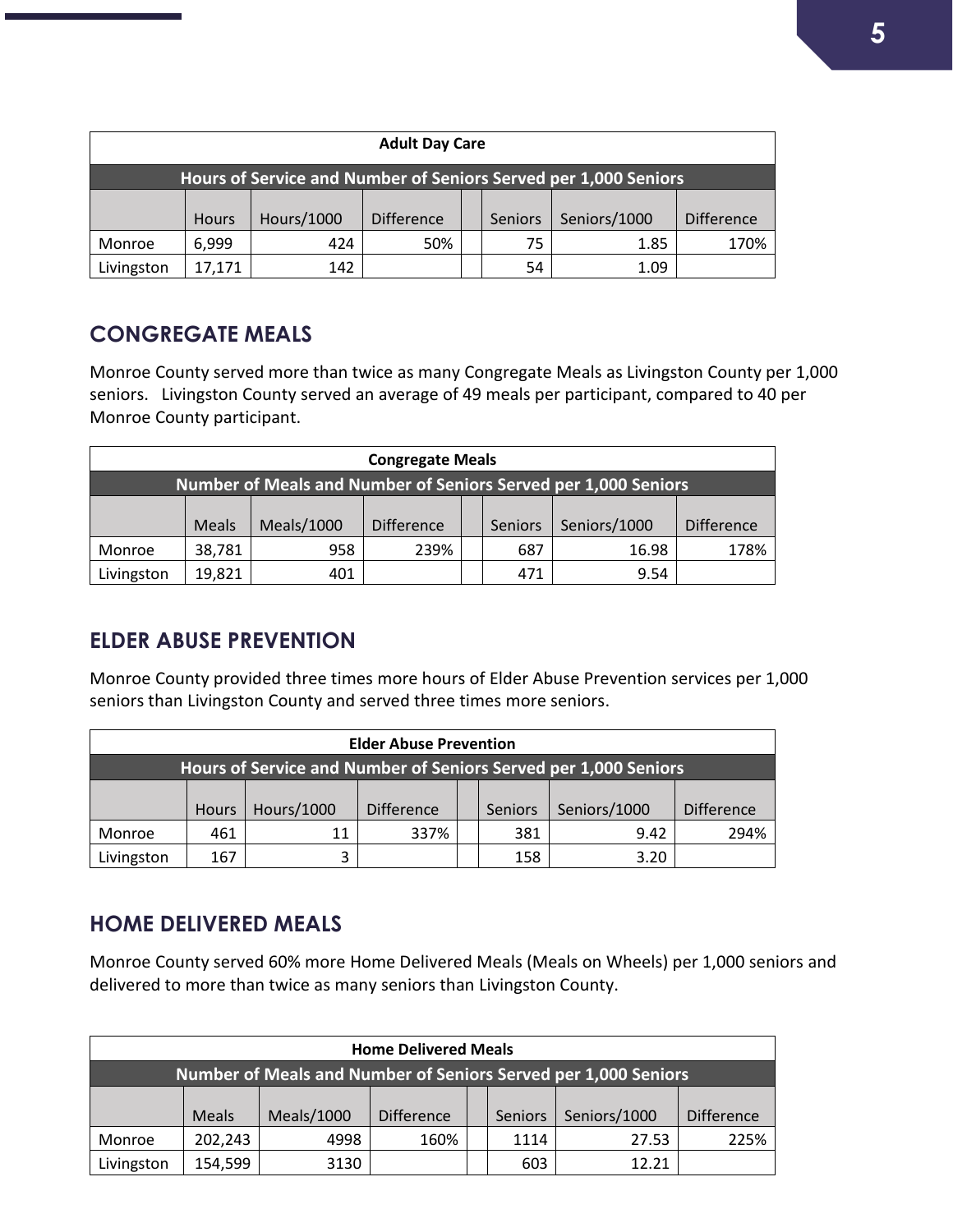## **RESOURCE ADVOCACY**

Monroe County provided more than four times as many service units as Livingston County per 1,000 seniors while Livingston County served 20% more seniors. Monroe County participants received an average of six hours of service compared to 1.3 hours for Livingston County participants. This difference suggests that the Monroe program carries a more intense caseload and/or maintains a relationship with participants for a longer period of time.

|                                                                 | <b>Resource Advocacy</b> |            |                   |  |         |              |                   |  |  |  |
|-----------------------------------------------------------------|--------------------------|------------|-------------------|--|---------|--------------|-------------------|--|--|--|
| Hours of Service and Number of Seniors Served per 1,000 Seniors |                          |            |                   |  |         |              |                   |  |  |  |
|                                                                 | <b>Hours</b>             | Hours/1000 | <b>Difference</b> |  | Seniors | Seniors/1000 | <b>Difference</b> |  |  |  |
| Monroe                                                          | 4.737                    | 117        | 413%              |  | 802     | 20           | 97%               |  |  |  |
| Livingston                                                      | 1,400                    | 28         |                   |  | 1014    | 21           |                   |  |  |  |

#### **VOLUNTEER CAREGIVER**

Livingston County has a strong Volunteer Caregiver program that served seven times more seniors and provided more than twice the amount of service as Monroe County, which has a fledgling program.

|                                                                 | <b>Volunteer Caregiver</b>                                                        |    |     |  |    |                   |     |  |  |  |
|-----------------------------------------------------------------|-----------------------------------------------------------------------------------|----|-----|--|----|-------------------|-----|--|--|--|
| Hours of Service and Number of Seniors Served per 1,000 Seniors |                                                                                   |    |     |  |    |                   |     |  |  |  |
|                                                                 | <b>Hours/1000</b><br>Seniors/1000<br><b>Difference</b><br>Seniors<br><b>Hours</b> |    |     |  |    | <b>Difference</b> |     |  |  |  |
| Monroe                                                          | 744                                                                               | 18 | 48% |  | 8  | 0.20              | 16% |  |  |  |
| Livingston                                                      | 1,897                                                                             | 38 |     |  | 60 | 1 21              |     |  |  |  |

### **LEGAL SERVICE**

Monroe County provided more than four times as many service units as Livingston County per 1,000 seniors and served almost four times as many older Livingston County residents. Both programs produce an average of three hours of legal consultation per participant.

| <b>Legal Services</b>                                           |              |                   |                   |  |         |              |                   |  |  |
|-----------------------------------------------------------------|--------------|-------------------|-------------------|--|---------|--------------|-------------------|--|--|
| Hours of Service and Number of Seniors Served per 1,000 Seniors |              |                   |                   |  |         |              |                   |  |  |
|                                                                 | <b>Hours</b> | <b>Hours/1000</b> | <b>Difference</b> |  | Seniors | Seniors/1000 | <b>Difference</b> |  |  |
| Monroe                                                          | 2,903        | 72                | 404%              |  | 878     | 21.70        | 370%              |  |  |
| Livingston                                                      | 878          | 18                |                   |  | 290     | 5.87         |                   |  |  |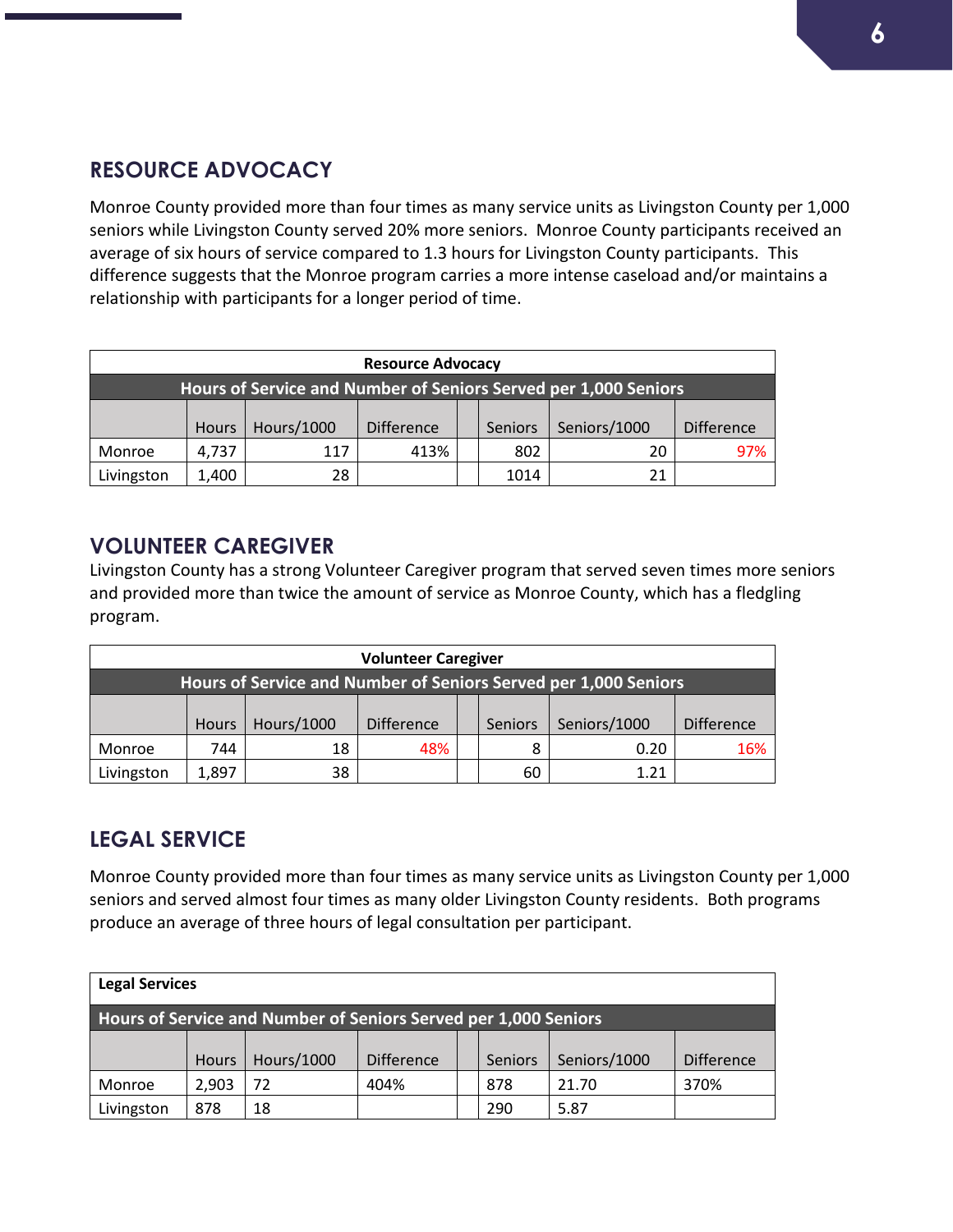## **CHORE SERVICE**

Monroe County provided more than four times as many service units as Livingston County per 1,000 seniors and over eight times as many older Livingston County residents.

|                                                                 | <b>Chore Services</b> |            |                   |  |                |              |                   |  |  |  |
|-----------------------------------------------------------------|-----------------------|------------|-------------------|--|----------------|--------------|-------------------|--|--|--|
| Hours of Service and Number of Seniors Served per 1,000 Seniors |                       |            |                   |  |                |              |                   |  |  |  |
|                                                                 | <b>Hours</b>          | Hours/1000 | <b>Difference</b> |  | <b>Seniors</b> | Seniors/1000 | <b>Difference</b> |  |  |  |
| Monroe                                                          | 5,567                 | 138        | 406%              |  | 456            | 11.27        | 856%              |  |  |  |
| Livingston                                                      | 1.674                 | 34         |                   |  | 65             | 1.32         |                   |  |  |  |

## **HOME INJURY CONTROL**

Monroe County provided more than four times as many service units as Livingston County per 1,000 seniors and over eight times as many older Livingston County residents.

|                                                                 | <b>Home Injury Control</b> |            |                   |  |                |              |                   |  |  |  |
|-----------------------------------------------------------------|----------------------------|------------|-------------------|--|----------------|--------------|-------------------|--|--|--|
| Hours of Service and Number of Seniors Served per 1,000 Seniors |                            |            |                   |  |                |              |                   |  |  |  |
|                                                                 | <b>Hours</b>               | Hours/1000 | <b>Difference</b> |  | <b>Seniors</b> | Seniors/1000 | <b>Difference</b> |  |  |  |
| Monroe                                                          | 259                        | 6          | 245%              |  | 81             | 2.00         | 309%              |  |  |  |
| Livingston                                                      | 129                        | 3          |                   |  | 32             | 0.65         |                   |  |  |  |

## **COMMUNITY LIVING PROGRAM IN-HOME CARE**

Monroe County provided more than four times as many hours of in-home care, mostly personal care and homemaking, as Livingston County per 1,000 seniors and served almost four times as many older Livingston County residents.

|                                                                 | <b>Community Living Program In-Home Care</b> |            |                   |  |         |              |                   |  |  |  |
|-----------------------------------------------------------------|----------------------------------------------|------------|-------------------|--|---------|--------------|-------------------|--|--|--|
| Hours of Service and Number of Seniors Served per 1,000 Seniors |                                              |            |                   |  |         |              |                   |  |  |  |
|                                                                 | <b>Hours</b>                                 | Hours/1000 | <b>Difference</b> |  | Seniors | Seniors/1000 | <b>Difference</b> |  |  |  |
| Monroe                                                          | 143,159                                      | 3538       | 413%              |  | 293     | 7.24         | 376%              |  |  |  |
| Livingston                                                      | 42,341                                       | 857        |                   |  | 95      | 1.92         |                   |  |  |  |

## **COMMUNITY CARE MANAGEMENT AND CASE COORDINATION**

Monroe County served almost five times as many Livingston County per 1,000 seniors with Community Care Management and/or Case Coordination.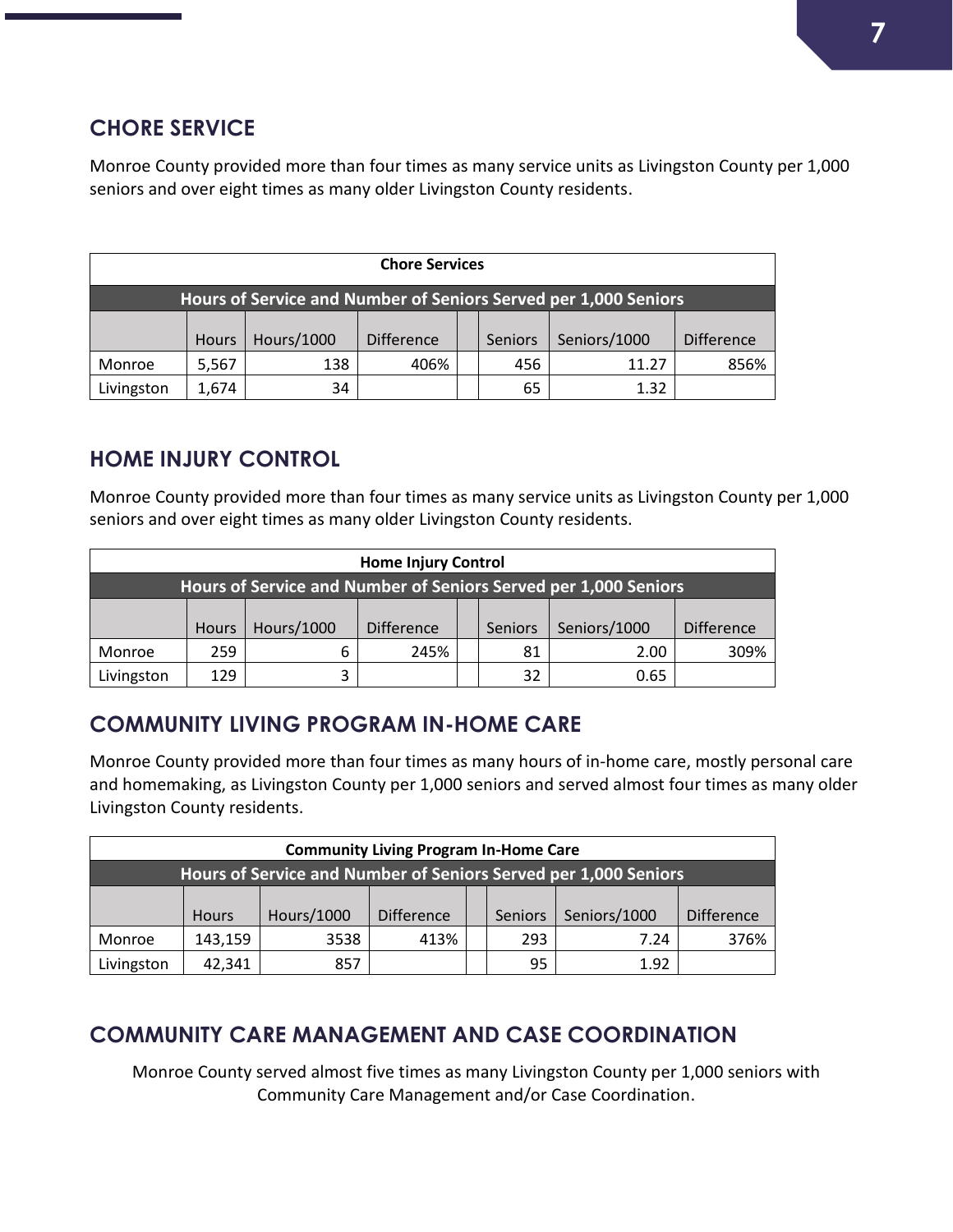| <b>Community Care Management and Case Coordination</b> |  |  |  |  |                |              |                   |  |
|--------------------------------------------------------|--|--|--|--|----------------|--------------|-------------------|--|
| Number of Seniors Served per 1,000 Seniors             |  |  |  |  |                |              |                   |  |
|                                                        |  |  |  |  | <b>Seniors</b> | Seniors/1000 | <b>Difference</b> |  |
| Monroe                                                 |  |  |  |  | 402            | 9.93         | 186%              |  |
| Livingston                                             |  |  |  |  | 101            | 2.04         |                   |  |

# **SERVICES THAT ARE UNIQUE TO EACH COUNTY**

The study identified services that were present in one county's Aging Network service delivery system, but not the other, and identified their primary funding source when possible. Six seniorspecific services were unique to Monroe County and funded by the county senior millage. No senioronly programs were identified in Livingston County that were not also present in Monroe County. These unique services are listed in the table below.

| <b>Service</b>                                                                                                                                                                                                                                                                                                    | <b>Present in</b><br><b>Monroe County</b><br>Only | <b>Primary Funding</b><br><b>Source</b> |  |  |  |
|-------------------------------------------------------------------------------------------------------------------------------------------------------------------------------------------------------------------------------------------------------------------------------------------------------------------|---------------------------------------------------|-----------------------------------------|--|--|--|
| <b>Counseling</b>                                                                                                                                                                                                                                                                                                 | X                                                 | <b>Senior Millage</b>                   |  |  |  |
| <b>Senior Health Van</b>                                                                                                                                                                                                                                                                                          | X                                                 | <b>Senior Millage</b>                   |  |  |  |
| <b>Unmet Emergency Needs*</b>                                                                                                                                                                                                                                                                                     | X                                                 | <b>Senior Millage</b>                   |  |  |  |
| <b>Utility Assistance*</b>                                                                                                                                                                                                                                                                                        | X                                                 | <b>Senior Millage</b>                   |  |  |  |
| <b>Project Ramp</b>                                                                                                                                                                                                                                                                                               | X                                                 | <b>Senior Millage</b>                   |  |  |  |
| <b>Self and Family Behavioral</b><br><b>Healthcare</b>                                                                                                                                                                                                                                                            | X                                                 | <b>Senior Millage</b>                   |  |  |  |
| $\ast$<br>Millage funds support this service to seniors who may not qualify for<br>the self-contract and the second contract of the self-contract of the self-contract of the second second second in the second second second second second second second second second second second second second second secon |                                                   |                                         |  |  |  |

assistance through the Michigan Department of Health and Human Services program

# **CONCLUSION**

Livingston County seniors have a smaller percentage and fewer overall numbers of seniors who have social and economic characteristics that are associated with greater needs. Despite having approximately 9,000 more seniors than Monroe County, one would still expect that the overall demand for services would be modestly higher among Monroe County seniors. That difference would not explain the utilization of service units in Monroe County being twice as great as in Livingston County.

Clearly, senior needs are better met by Monroe County's Aging Network, and it is likely many Livingston County seniors who do not have the resources to pay for needed services at private market